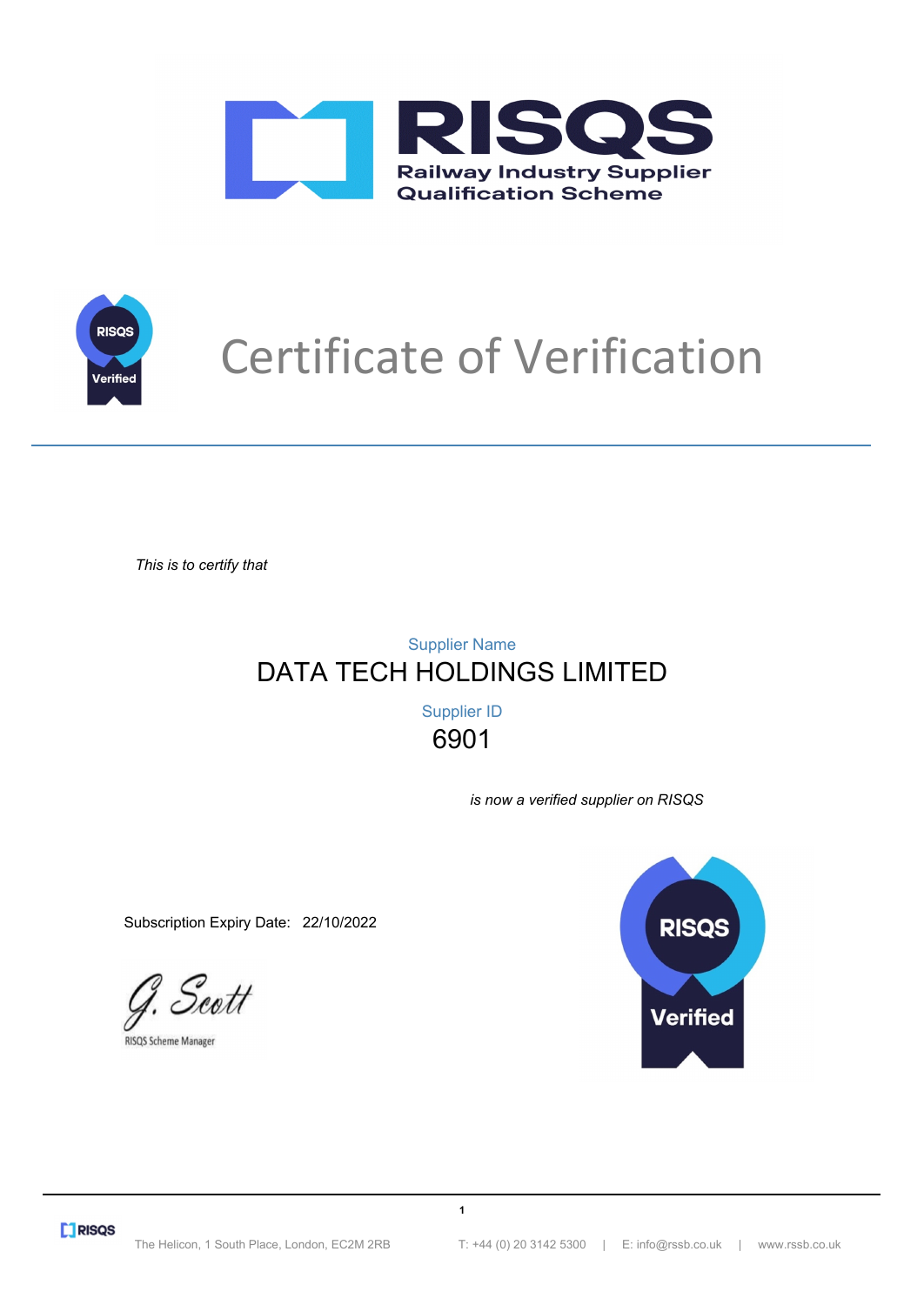### **RICCL Code Summary**

#### **Supplier Name:** DATA TECH HOLDINGS LIMITED **Supplier Number:** 6901

| <b>RICCL Code</b> | <u>Name</u>                                                          | <b>Status</b>                 |
|-------------------|----------------------------------------------------------------------|-------------------------------|
| A.A.1.3N          | Temporary Labour (Signalling) Service                                | <b>Verified Not Qualified</b> |
| A.A.1.4N          | Temporary Labour (Telecomms) Service                                 | <b>Qualified via Audit</b>    |
| A.A.1.5N          | Temporary Labour (Track) Service                                     | <b>Qualified via Audit</b>    |
| A.A.1.6N          | Temporary Labour (Civils) Service                                    | Qualified via Audit           |
| A.A.9.1N          | Provision of Protection & Warning Staff (not including LOWS) Service | <b>Qualified via Audit</b>    |
| B.C.1.11.4V       | Signalling Cable Maintain                                            | Qualified via Audit           |
| B.C.1.11.4X       | <b>Signalling Cable Install</b>                                      | <b>Qualified via Audit</b>    |
| B.C.1.11.4Y       | <b>Signalling Cable Modify</b>                                       | <b>Qualified via Audit</b>    |
| <b>B.C.2.2.4T</b> | Telecomm Cabling (Multiple Pair Copper) Commission                   | Qualified via Audit           |
| <b>B.C.2.2.4U</b> | Telecomm Cabling (Multiple Pair Copper) Dispose                      | <b>Qualified via Audit</b>    |
| <b>B.C.2.2.4V</b> | Telecomm Cabling (Multiple Pair Copper) Maintain                     | Qualified via Audit           |
| B.C.2.2.4X        | Telecomm Cabling (Multiple Pair Copper) Install                      | Qualified via Audit           |
| <b>B.C.2.2.4Y</b> | Telecomm Cabling (Multiple Pair Copper) Modify                       | Qualified via Audit           |
| B.C.2.2.4Z        | Telecomm Cabling (Multiple Pair Copper) Decommission                 | Qualified via Audit           |
| <b>B.C.2.2.5T</b> | Telecomm Cabling (Co-Ax) Commission                                  | <b>Qualified via Audit</b>    |
| B.C.2.2.5U        | Telecomm Cabling (Co-Ax) Dispose                                     | Qualified via Audit           |
| <b>B.C.2.2.5V</b> | Telecomm Cabling (Co-Ax) Maintain                                    | <b>Qualified via Audit</b>    |
| B.C.2.2.5X        | Telecomm Cabling (Co-Ax) Install                                     | <b>Qualified via Audit</b>    |
| B.C.2.2.5Y        | Telecomm Cabling (Co-Ax) Modify                                      | Qualified via Audit           |
| B.C.2.2.5Z        | Telecomm Cabling (Co-Ax) Decommission                                | Qualified via Audit           |
| <b>B.C.2.2.6T</b> | Telecomm Cabling (Data Cabling) Commission                           | Qualified via Audit           |